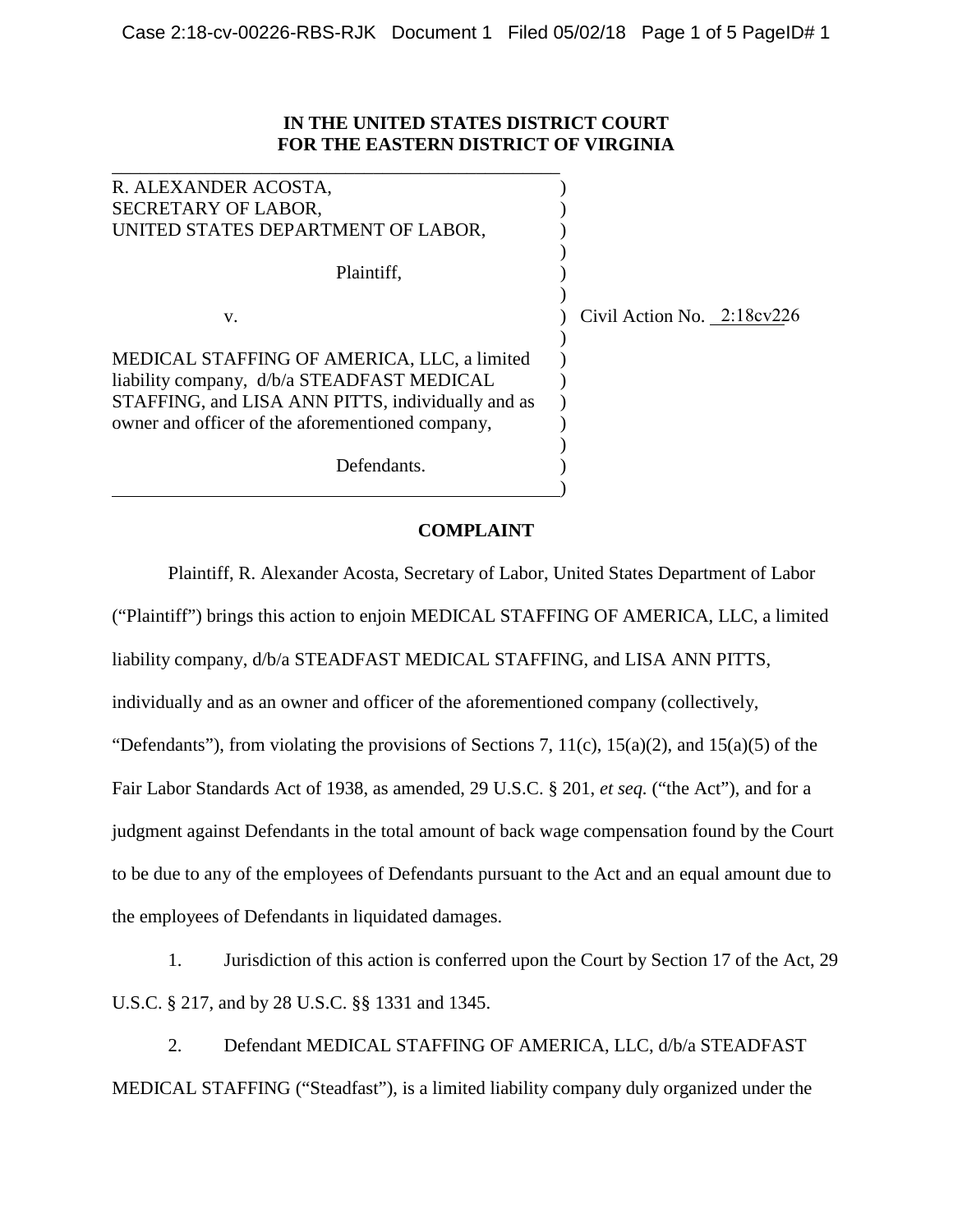laws of the Commonwealth of Virginia, with a registered office at 5750 Chesapeake Boulevard, Norfolk, Virginia 23513. Defendant is engaged in a medical staffing services business at the same address, within the jurisdiction of this Court.

3. Defendant Lisa Ann Pitts is the president and owner of the limited liability company identified in Paragraph II and resides at 488 Fieldstone Glen Way, Virginia Beach, Virginia 23454. Lisa Pitts has directed employment practices and has directly or indirectly acted in the interest of Steadfast in relation to their employees at all times relevant herein, including recruiting new workers; hiring and firing workers; negotiating with healthcare organizations; and determining the positions, schedules, and rates of pay available to those workers Steadfast retains. At all times relevant herein, Lisa Pitts has been responsible for making, keeping, and preserving records of Steadfast's workers, including accurately recording regular work hours and pay separately from overtime work hours and pay.

4. The business activities of Defendants, as described herein, are and were related and performed through unified operation or common control for a common business purpose and constitute an enterprise within the meaning of Section 3(r) of the Act.

5. At Steadfast, Defendants have employed and are employing employees in and about their places of business in the activities of an enterprise engaged in commerce or in the production of goods for commerce, including providing staffing services for businesses located across state lines. The enterprise has had an annual gross volume of sales made or business done in an amount not less than \$500,000.00. Therefore, the employees of Steadfast are employed in an enterprise engaged in commerce or in the production of goods for commerce within the meaning of Section  $3(s)(1)(A)$  of the Act.

2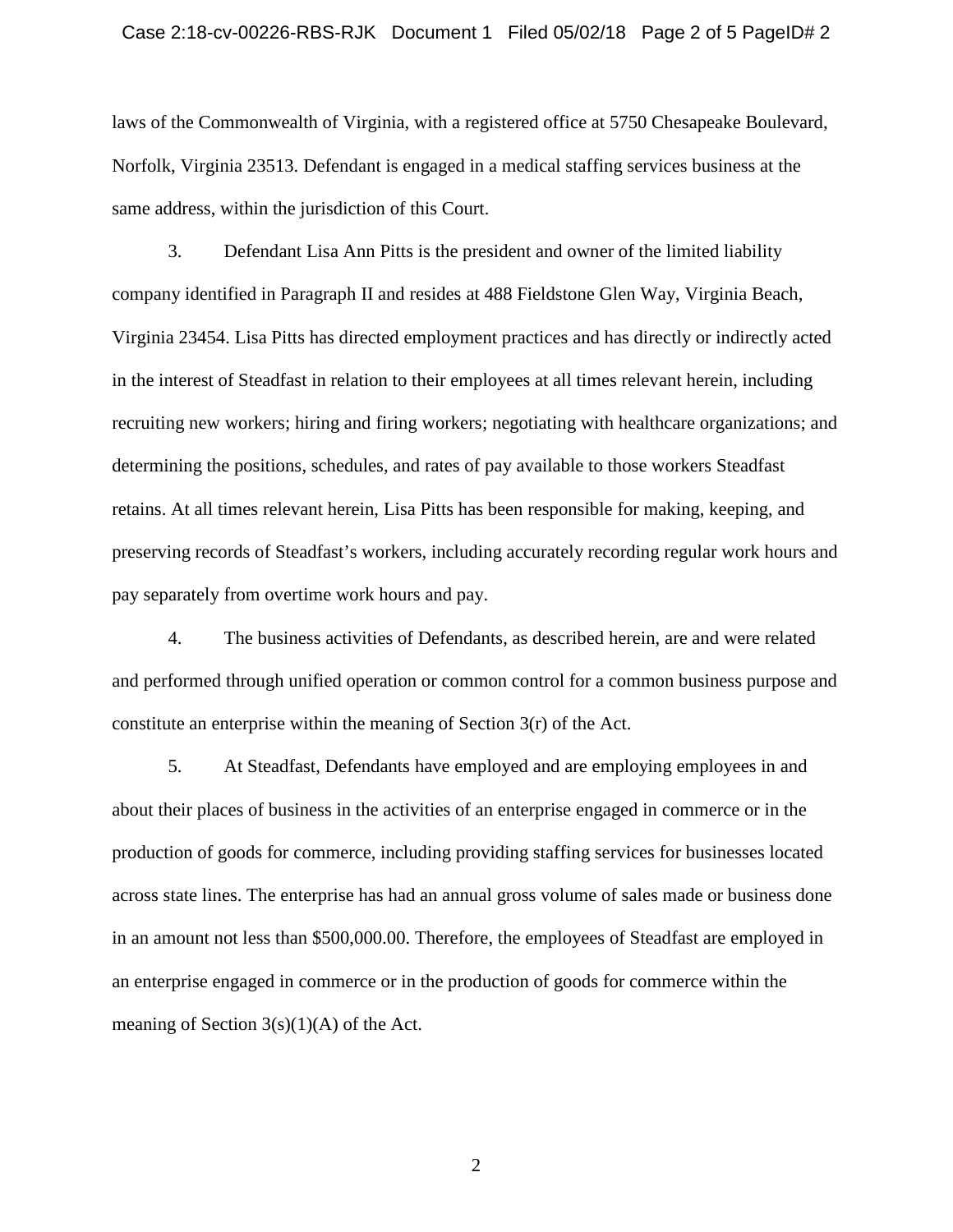6. Defendants willfully violated the provisions of Sections 7 and 15(a)(2) of the Act by employing individuals, including certified nursing assistants ("CNAs"), licensed practical nurses ("LPNs"), and registered nurses ("RNs"), in an enterprise engaged in commerce for workweeks longer that those prescribed in Section 7 of the Act without compensating said individuals for employment in excess of the prescribed hours at rates not less than one and onehalf times their regular rates. Therefore, Defendants are liable for the payment of unpaid overtime compensation and an equal amount of liquidated damages under Section 16(c) of the Act.

For example: During the period of August 18, 2015, through June 9, 2017 ("relevant period"), Defendants improperly classified individuals, including CNAs, LPNs, and RNs, as independent contractors and thereby failed to compensate those individuals who worked over 40 hours in a workweek one and one-half times their regular rate. Although many such individuals worked for more than 40 hours in a given week, these individuals did not receive time and onehalf their regular rate for their overtime hours.

7. Defendants violated the provisions of Sections 11(c) and 15(a)(5) of the Act in that Defendants failed to make, keep, and preserve adequate and accurate records of their employees, which they were to maintain as prescribed by the regulations issued and found at 29 C.F.R. Part 516. Specifically, Defendants failed to accurately record overtime hours and compensation. 29 C.F.R. § 516.2(a)(9).

WHEREFORE, cause having been shown, the Secretary prays for judgment against Defendants providing the following relief:

(1) For an injunction issued pursuant to Section 17 of the Act permanently enjoining and restraining Defendants, their officers, agents, servants, employees, and those persons in

3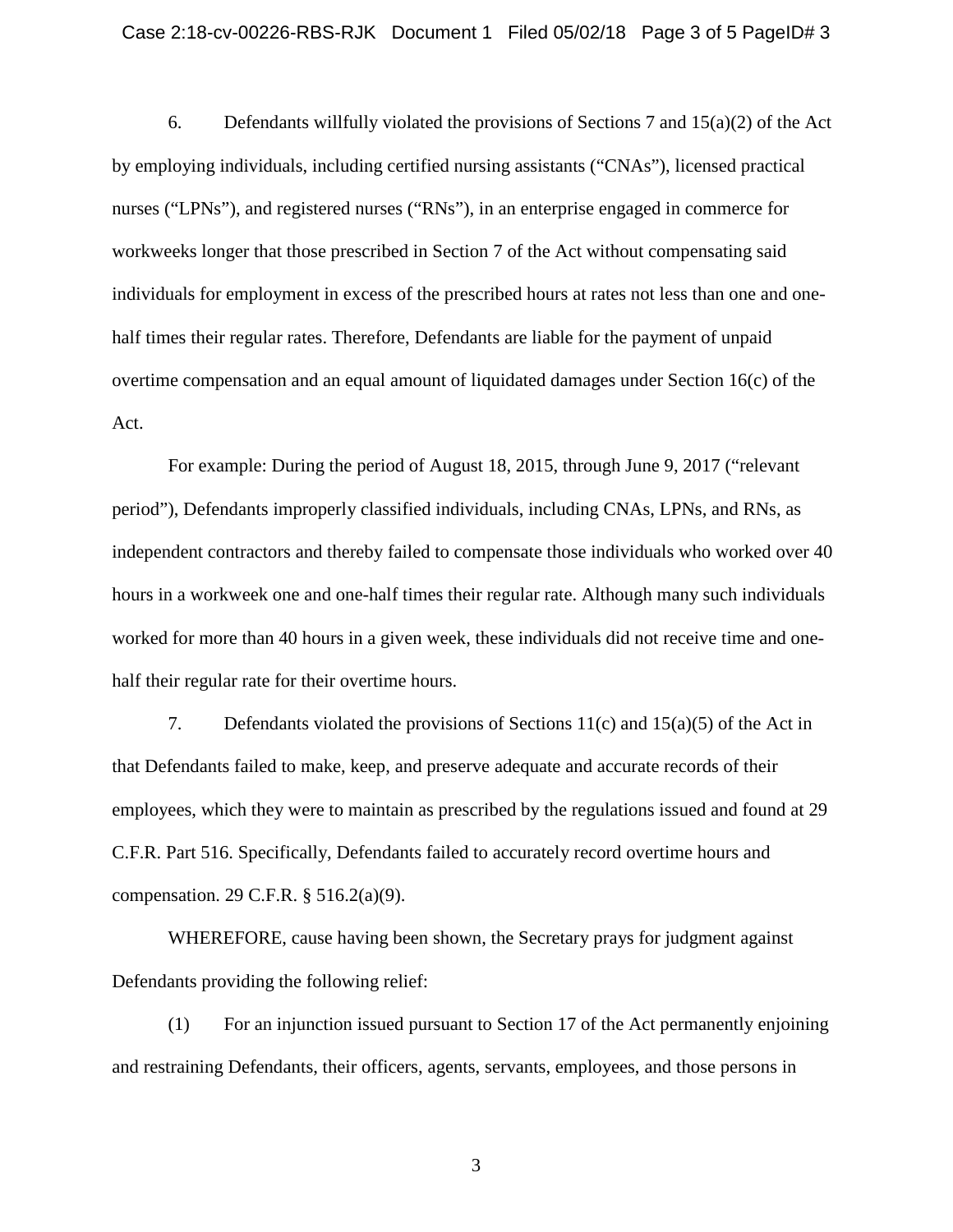## Case 2:18-cv-00226-RBS-RJK Document 1 Filed 05/02/18 Page 4 of 5 PageID# 4

active concert or participation with Defendants who receive actual notice of any such judgment, from violating the provisions of Sections 7,  $11(c)$ ,  $15(a)(2)$  and  $15(a)(5)$  of the Act; and

(2) For judgment pursuant to Section 16(c) of the Act finding Defendants liable for unpaid overtime compensation due to certain of Defendants' current and former employees listed in the attached Schedule A for the relevant period at Steadfast, and for an equal amount due to certain of Defendants' current and former employees in liquidated damages. Additional amounts of back wages and liquidated damages may also be owed to certain current and former employees of Defendants listed in the attached Schedule A for violations continuing after June 9, 2017, and may be owed to certain current and former employees presently unknown to the Secretary for the period covered by this Complaint; or

(3) In the event liquidated damages are not awarded, for an injunction issued pursuant to Section 17 of the Act restraining Defendants, their officers, agents, employees, and those persons in active concert or participation with Defendants, from withholding the amount of unpaid minimum wages and overtime compensation found due Defendants' employees and prejudgment interest computed at the underpayment rate established by the Secretary of the Treasury pursuant to 26 U.S.C. § 6621.

4